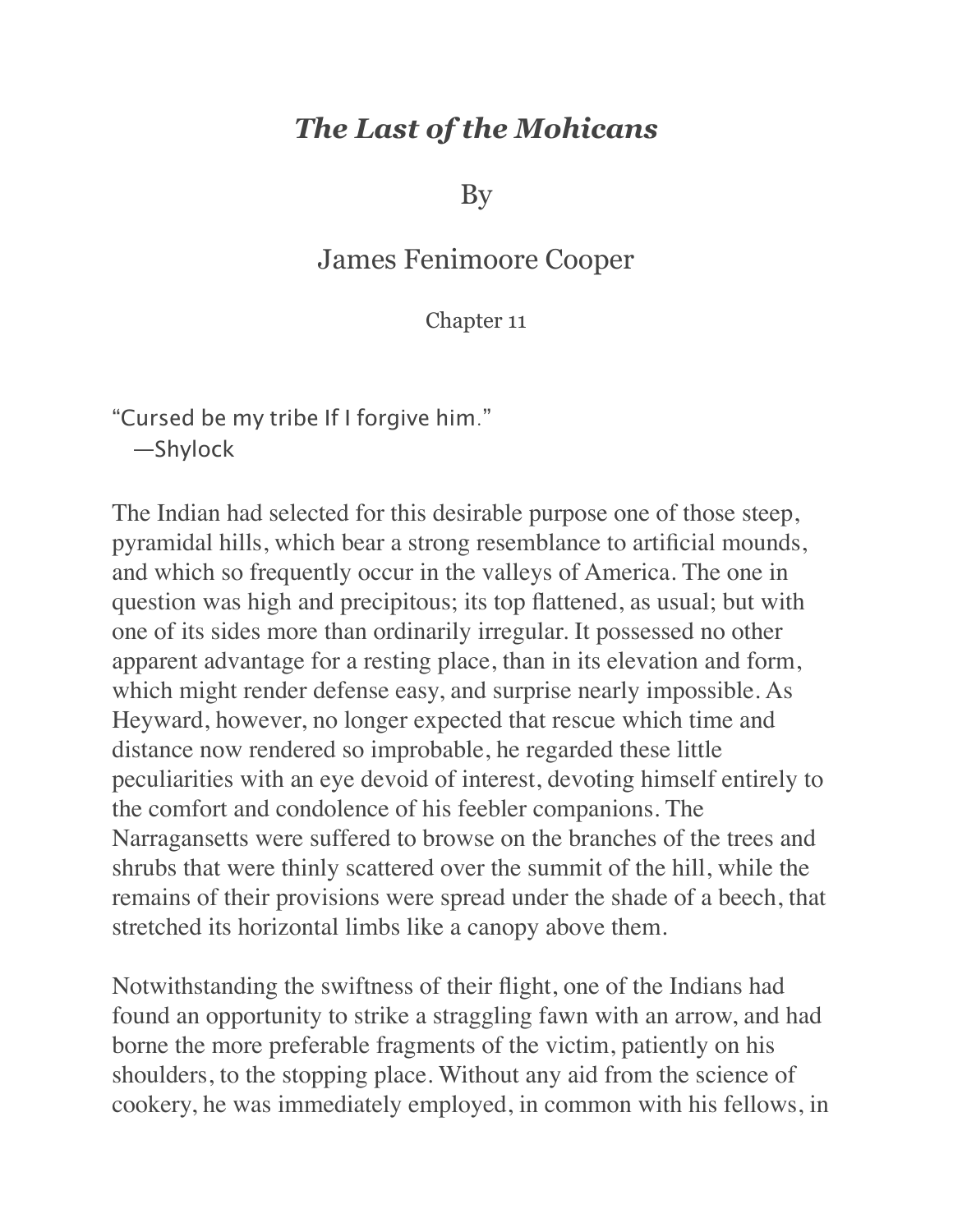gorging himself with this digestible sustenance. Magua alone sat apart, without participating in the revolting meal, and apparently buried in the deepest thought.

This abstinence, so remarkable in an Indian, when he possessed the means of satisfying hunger, at length attracted the notice of Heyward. The young man willingly believed that the Huron deliberated on the most eligible manner of eluding the vigilance of his associates. With a view to assist his plans by any suggestion of his own, and to strengthen the temptation, he left the beech, and straggled, as if without an object, to the spot where Le Renard was seated.

"Has not Magua kept the sun in his face long enough to escape all danger from the Canadians?" he asked, as though no longer doubtful of the good intelligence established between them; "and will not the chief of William Henry be better pleased to see his daughters before another night may have hardened his heart to their loss, to make him less liberal in his reward?"

"Do the pale faces love their children less in the morning than at night?" asked the Indian, coldly.

"By no means," returned Heyward, anxious to recall his error, if he had made one; "the white man may, and does often, forget the burial place of his fathers; he sometimes ceases to remember those he should love, and has promised to cherish; but the affection of a parent for his child is never permitted to die."

"And is the heart of the white–headed chief soft, and will he think of the babes that his squaws have given him? He is hard on his warriors and his eyes are made of stone?"

"He is severe to the idle and wicked, but to the sober and deserving he is a leader, both just and humane. I have known many fond and tender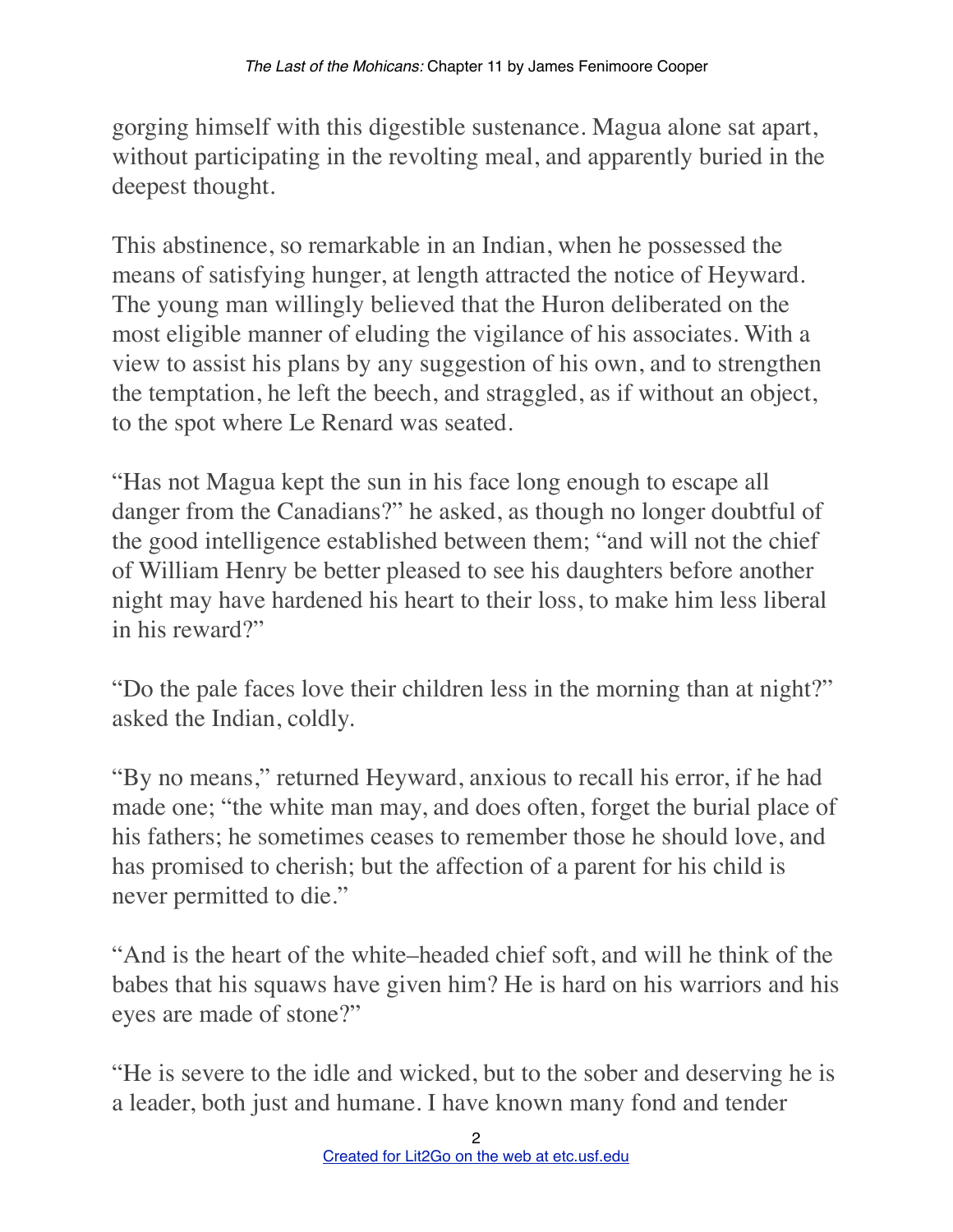parents, but never have I seen a man whose heart was softer toward his child. You have seen the gray–head in front of his warriors, Magua; but I have seen his eyes swimming in water, when he spoke of those children who are now in your power!"

Heyward paused, for he knew not how to construe the remarkable expression that gleamed across the swarthy features of the attentive Indian. At first it seemed as if the remembrance of the promised reward grew vivid in his mind, while he listened to the sources of parental feeling which were to assure its possession; but, as Duncan proceeded, the expression of joy became so fiercely malignant that it was impossible not to apprehend it proceeded from some passion more sinister than avarice.

"Go," said the Huron, suppressing the alarming exhibition in an instant, in a death–like calmness of countenance; "go to the dark–haired daughter, and say, 'Magua waits to speak' The father will remember what the child promises."

Duncan, who interpreted this speech to express a wish for some additional pledge that the promised gifts should not be withheld, slowly and reluctantly repaired to the place where the sisters were now resting from their fatigue, to communicate its purport to Cora.

"You understand the nature of an Indian's wishes," he concluded, as he led her toward the place where she was expected, "and must be prodigal of your offers of powder and blankets. Ardent spirits are, however, the most prized by such as he; nor would it be amiss to add some boon from your own hand, with that grace you so well know how to practise. Remember, Cora, that on your presence of mind and ingenuity, even your life, as well as that of Alice, may in some measure depend."

"Heyward, and yours!"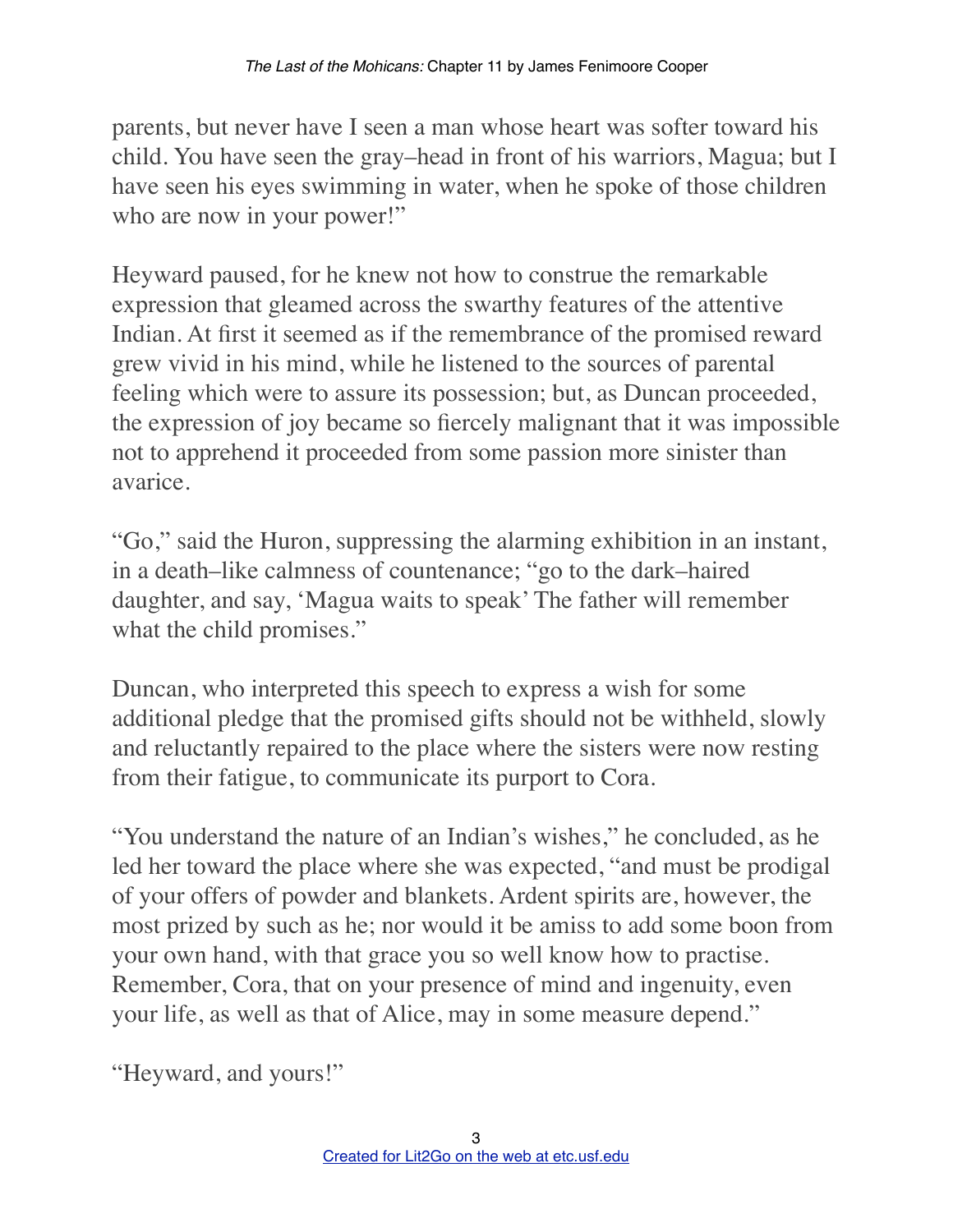"Mine is of little moment; it is already sold to my king, and is a prize to be seized by any enemy who may possess the power. I have no father to expect me, and but few friends to lament a fate which I have courted with the insatiable longings of youth after distinction. But hush! we approach the Indian. Magua, the lady with whom you wish to speak, is here."

The Indian rose slowly from his seat, and stood for near a minute silent and motionless. He then signed with his hand for Heyward to retire, saying, coldly:

"When the Huron talks to the women, his tribe shut their ears."

Duncan, still lingering, as if refusing to comply, Cora said, with a calm smile:

"You hear, Heyward, and delicacy at least should urge you to retire. Go to Alice, and comfort her with our reviving prospects."

She waited until he had departed, and then turning to the native, with the dignity of her sex in her voice and manner, she added: "What would Le Renard say to the daughter of Munro?"

"Listen," said the Indian, laying his hand firmly upon her arm, as if willing to draw her utmost attention to his words; a movement that Cora as firmly but quietly repulsed, by extricating the limb from his grasp: "Magua was born a chief and a warrior among the red Hurons of the lakes; he saw the suns of twenty summers make the snows of twenty winters run off in the streams before he saw a pale face; and he was happy! Then his Canada fathers came into the woods, and taught him to drink the fire–water, and he became a rascal. The Hurons drove him from the graves of his fathers, as they would chase the hunted buffalo. He ran down the shores of the lakes, and followed their outlet to the 'city of cannon' There he hunted and fished, till the people chased him again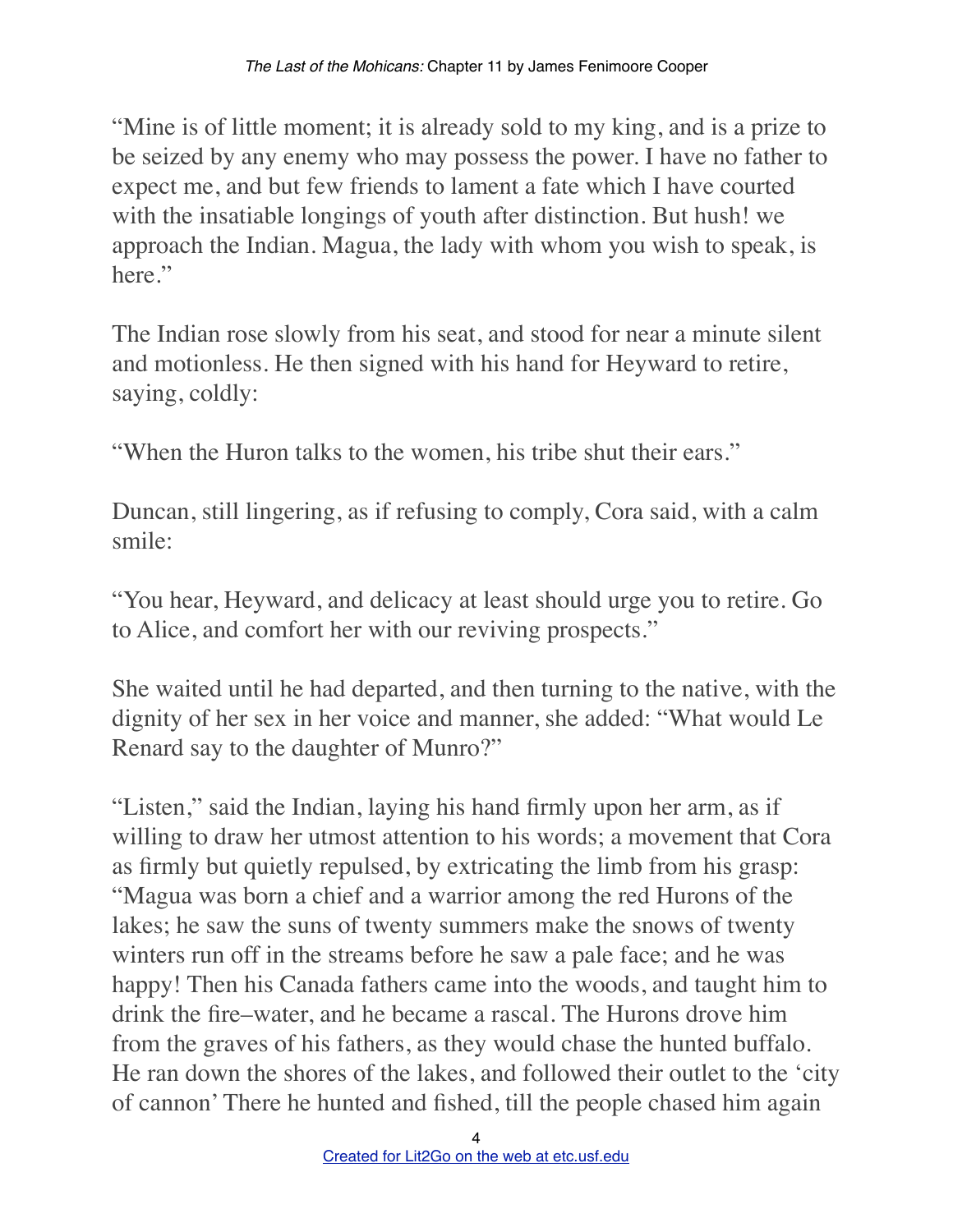through the woods into the arms of his enemies. The chief, who was born a Huron, was at last a warrior among the Mohawks!"

"Something like this I had heard before," said Cora, observing that he paused to suppress those passions which began to burn with too bright a flame, as he recalled the recollection of his supposed injuries.

"Was it the fault of Le Renard that his head was not made of rock? Who gave him the fire–water? who made him a villain? 'Twas the pale faces, the people of your own color."

"And am I answerable that thoughtless and unprincipled men exist, whose shades of countenance may resemble mine?" Cora calmly demanded of the excited savage.

"No; Magua is a man, and not a fool; such as you never open their lips to the burning stream: the Great Spirit has given you wisdom!"

"What, then, have I do to, or say, in the matter of your misfortunes, not to say of your errors?"

"Listen," repeated the Indian, resuming his earnest attitude; "when his English and French fathers dug up the hatchet, Le Renard struck the war–post of the Mohawks, and went out against his own nation. The pale faces have driven the red–skins from their hunting grounds, and now when they fight, a white man leads the way. The old chief at Horican, your father, was the great captain of our war–party. He said to the Mohawks do this, and do that, and he was minded. He made a law, that if an Indian swallowed the fire–water, and came into the cloth wigwams of his warriors, it should not be forgotten. Magua foolishly opened his mouth, and the hot liquor led him into the cabin of Munro. What did the gray–head? let his daughter say."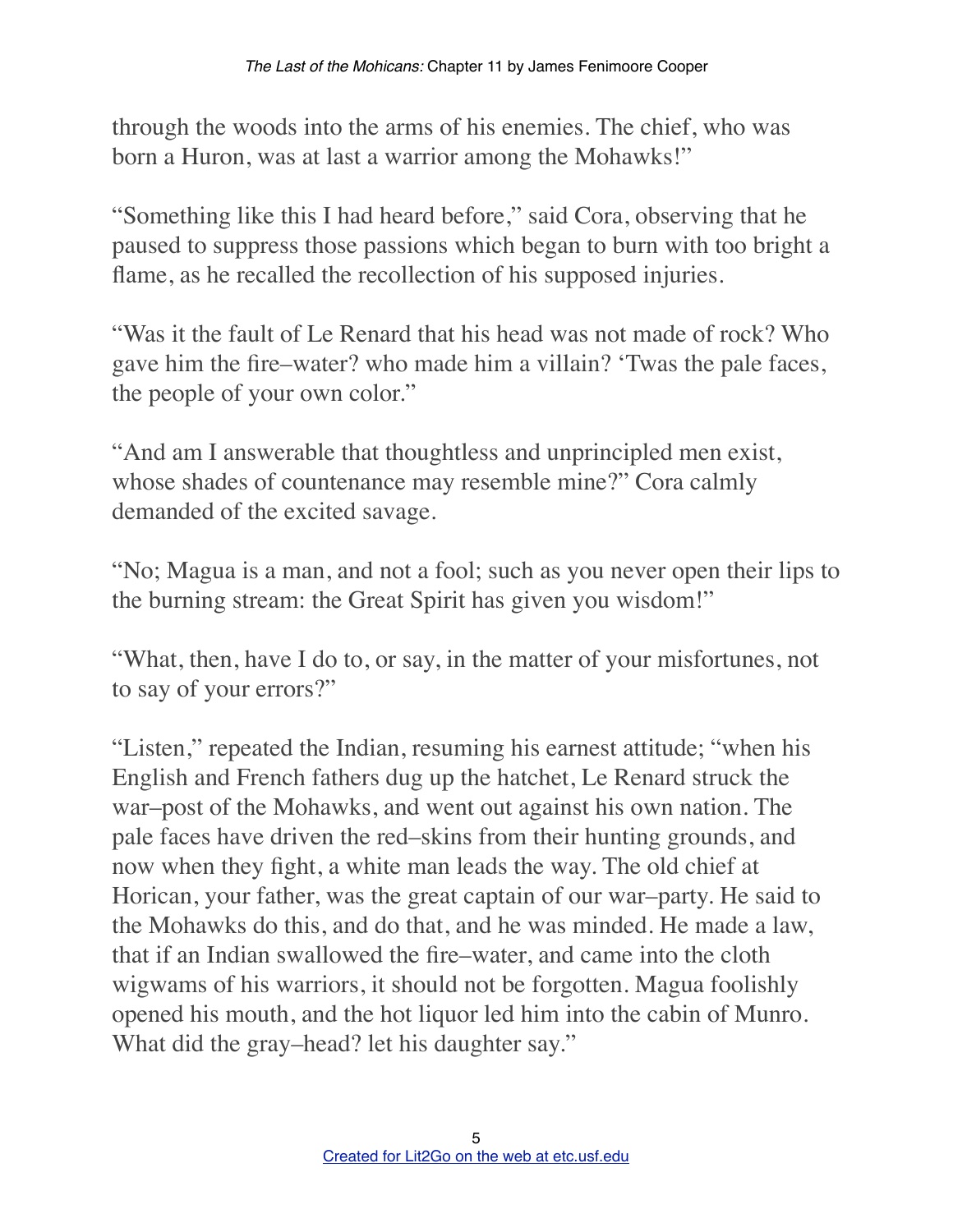"He forgot not his words, and did justice, by punishing the offender," said the undaunted daughter.

"Justice!" repeated the Indian, casting an oblique glance of the most ferocious expression at her unyielding countenance; "is it justice to make evil and then punish for it? Magua was not himself; it was the fire– water that spoke and acted for him! but Munro did believe it. The Huron chief was tied up before all the pale–faced warriors, and whipped like a dog."

Cora remained silent, for she knew not how to palliate this imprudent severity on the part of her father in a manner to suit the comprehension of an Indian.

"See!" continued Magua, tearing aside the slight calico that very imperfectly concealed his painted breast; "here are scars given by knives and bullets––of these a warrior may boast before his nation; but the gray–head has left marks on the back of the Huron chief that he must hide like a squaw, under this painted cloth of the whites."

"I had thought," resumed Cora, "that an Indian warrior was patient, and that his spirit felt not and knew not the pain his body suffered."

"When the Chippewas tied Magua to the stake, and cut this gash," said the other, laying his finger on a deep scar, "the Huron laughed in their faces, and told them, Women struck so light! His spirit was then in the clouds! But when he felt the blows of Munro, his spirit lay under the birch. The spirit of a Huron is never drunk; it remembers forever!"

"But it may be appeased. If my father has done you this injustice, show him how an Indian can forgive an injury, and take back his daughters. You have heard from Major Heyward—"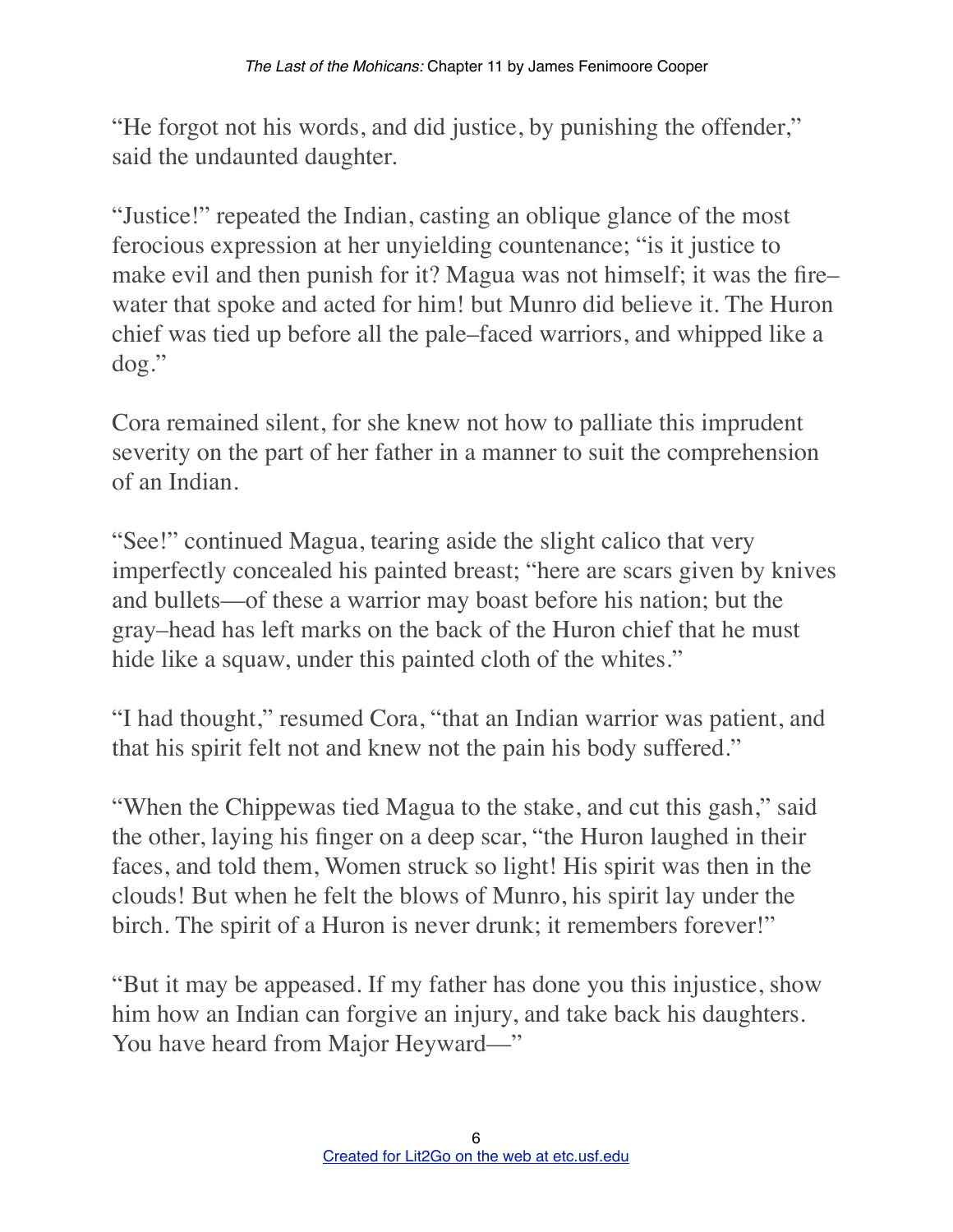Magua shook his head, forbidding the repetition of offers he so much despised.

"What would you have?" continued Cora, after a most painful pause, while the conviction forced itself on her mind that the too sanguine and generous Duncan had been cruelly deceived by the cunning of the savage.

"What a Huron loves––good for good; bad for bad!"

"You would, then, revenge the injury inflicted by Munro on his helpless daughters. Would it not be more like a man to go before his face, and take the satisfaction of a warrior?"

"The arms of the pale faces are long, and their knives sharp!" returned the savage, with a malignant laugh: "why should Le Renard go among the muskets of his warriors, when he holds the spirit of the gray–head in his hand?"

"Name your intention, Magua," said Cora, struggling with herself to speak with steady calmness. "Is it to lead us prisoners to the woods, or do you contemplate even some greater evil? Is there no reward, no means of palliating the injury, and of softening your heart? At least, release my gentle sister, and pour out all your malice on me. Purchase wealth by her safety and satisfy your revenge with a single victim. The loss of both his daughters might bring the aged man to his grave, and where would then be the satisfaction of Le Renard?"

"Listen," said the Indian again. "The light eyes can go back to the Horican, and tell the old chief what has been done, if the dark–haired woman will swear by the Great Spirit of her fathers to tell no lie."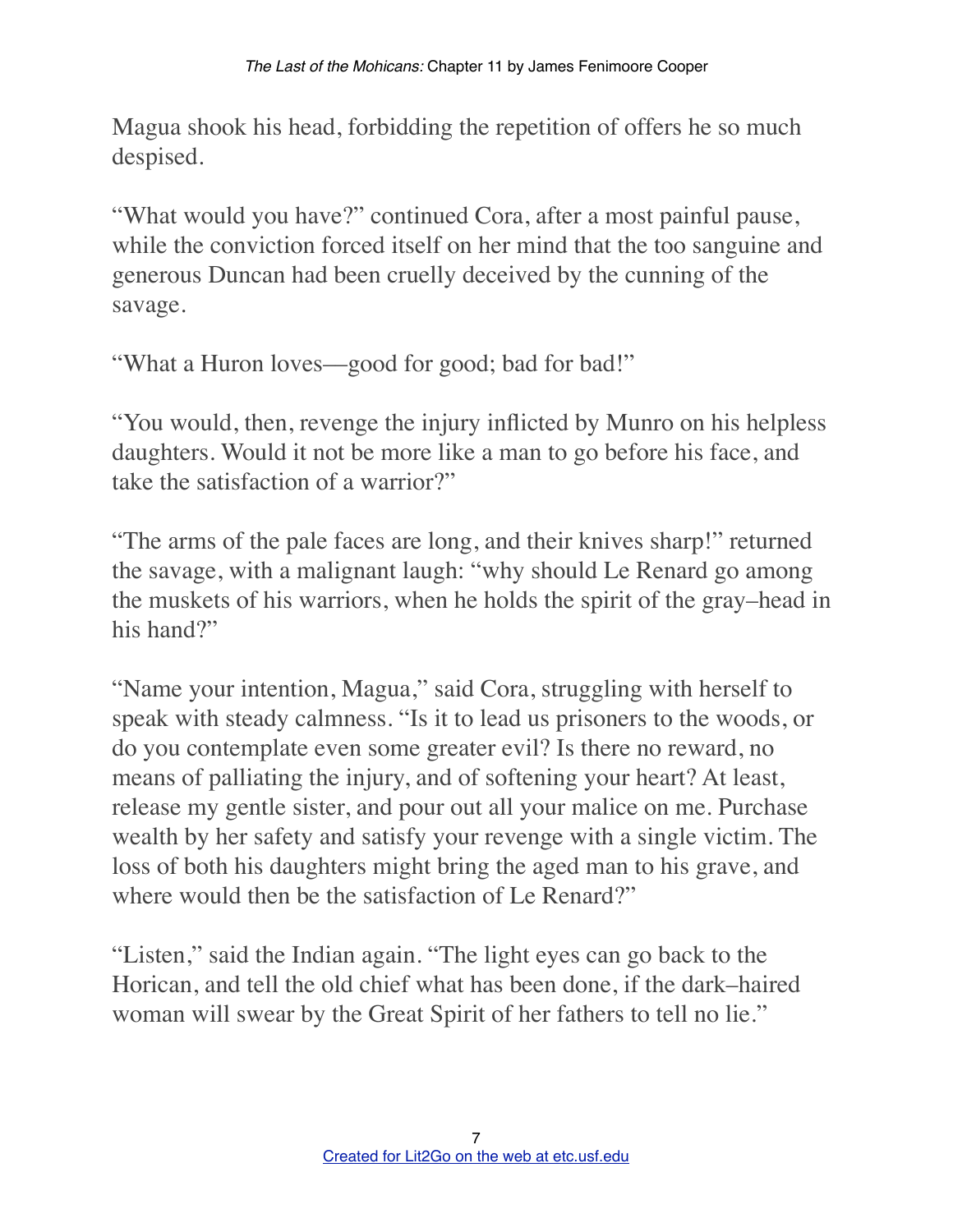"What must I promise?" demanded Cora, still maintaining a secret ascendancy over the fierce native by the collected and feminine dignity of her presence.

"When Magua left his people his wife was given to another chief; he has now made friends with the Hurons, and will go back to the graves of his tribe, on the shores of the great lake. Let the daughter of the English chief follow, and live in his wigwam forever."

However revolting a proposal of such a character might prove to Cora, she retained, notwithstanding her powerful disgust, sufficient self– command to reply, without betraying the weakness.

"And what pleasure would Magua find in sharing his cabin with a wife he did not love; one who would be of a nation and color different from his own? It would be better to take the gold of Munro, and buy the heart of some Huron maid with his gifts."

The Indian made no reply for near a minute, but bent his fierce looks on the countenance of Cora, in such wavering glances, that her eyes sank with shame, under an impression that for the first time they had encountered an expression that no chaste female might endure. While she was shrinking within herself, in dread of having her ears wounded by some proposal still more shocking than the last, the voice of Magua answered, in its tones of deepest malignancy:

"When the blows scorched the back of the Huron, he would know where to find a woman to feel the smart. The daughter of Munro would draw his water, hoe his corn, and cook his venison. The body of the gray–head would sleep among his cannon, but his heart would lie within reach of the knife of Le Subtil."

"Monster! well dost thou deserve thy treacherous name," cried Cora, in an ungovernable burst of filial indignation. "None but a fiend could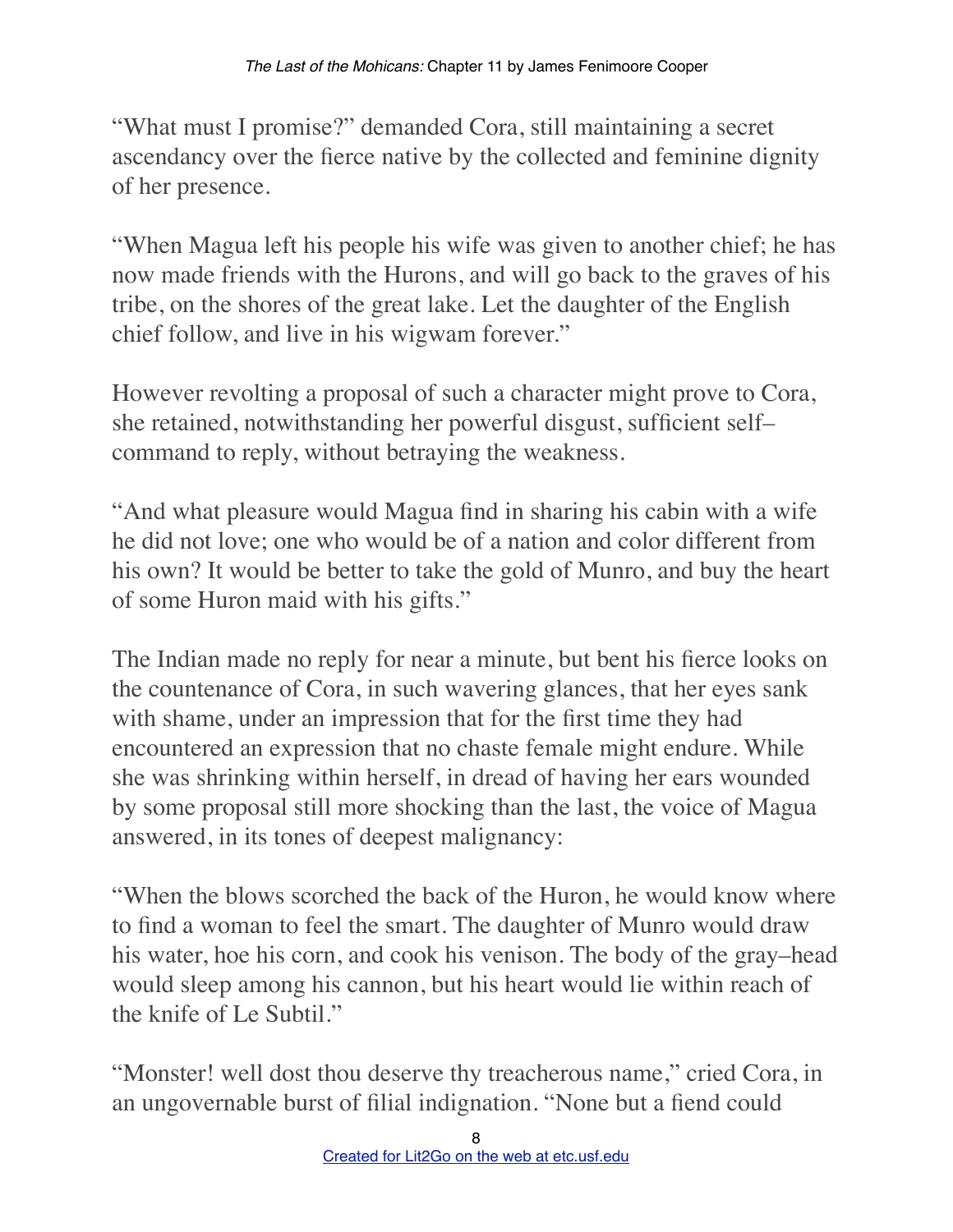meditate such a vengeance. But thou overratest thy power! You shall find it is, in truth, the heart of Munro you hold, and that it will defy your utmost malice!"

The Indian answered this bold defiance by a ghastly smile, that showed an unaltered purpose, while he motioned her away, as if to close the conference forever. Cora, already regretting her precipitation, was obliged to comply, for Magua instantly left the spot, and approached his gluttonous comrades. Heyward flew to the side of the agitated female, and demanded the result of a dialogue that he had watched at a distance with so much interest. But, unwilling to alarm the fears of Alice, she evaded a direct reply, betraying only by her anxious looks fastened on the slightest movements of her captors. To the reiterated and earnest questions of her sister concerning their probable destination, she made no other answer than by pointing toward the dark group, with an agitation she could not control, and murmuring as she folded Alice to her bosom.

"There, there; read our fortunes in their faces; we shall see; we shall see!"

The action, and the choked utterance of Cora, spoke more impressively than any words, and quickly drew the attention of her companions on that spot where her own was riveted with an intenseness that nothing but the importance of the stake could create.

When Magua reached the cluster of lolling savages, who, gorged with their disgusting meal, lay stretched on the earth in brutal indulgence, he commenced speaking with the dignity of an Indian chief. The first syllables he uttered had the effect to cause his listeners to raise themselves in attitudes of respectful attention. As the Huron used his native language, the prisoners, notwithstanding the caution of the natives had kept them within the swing of their tomahawks, could only conjecture the substance of his harangue from the nature of those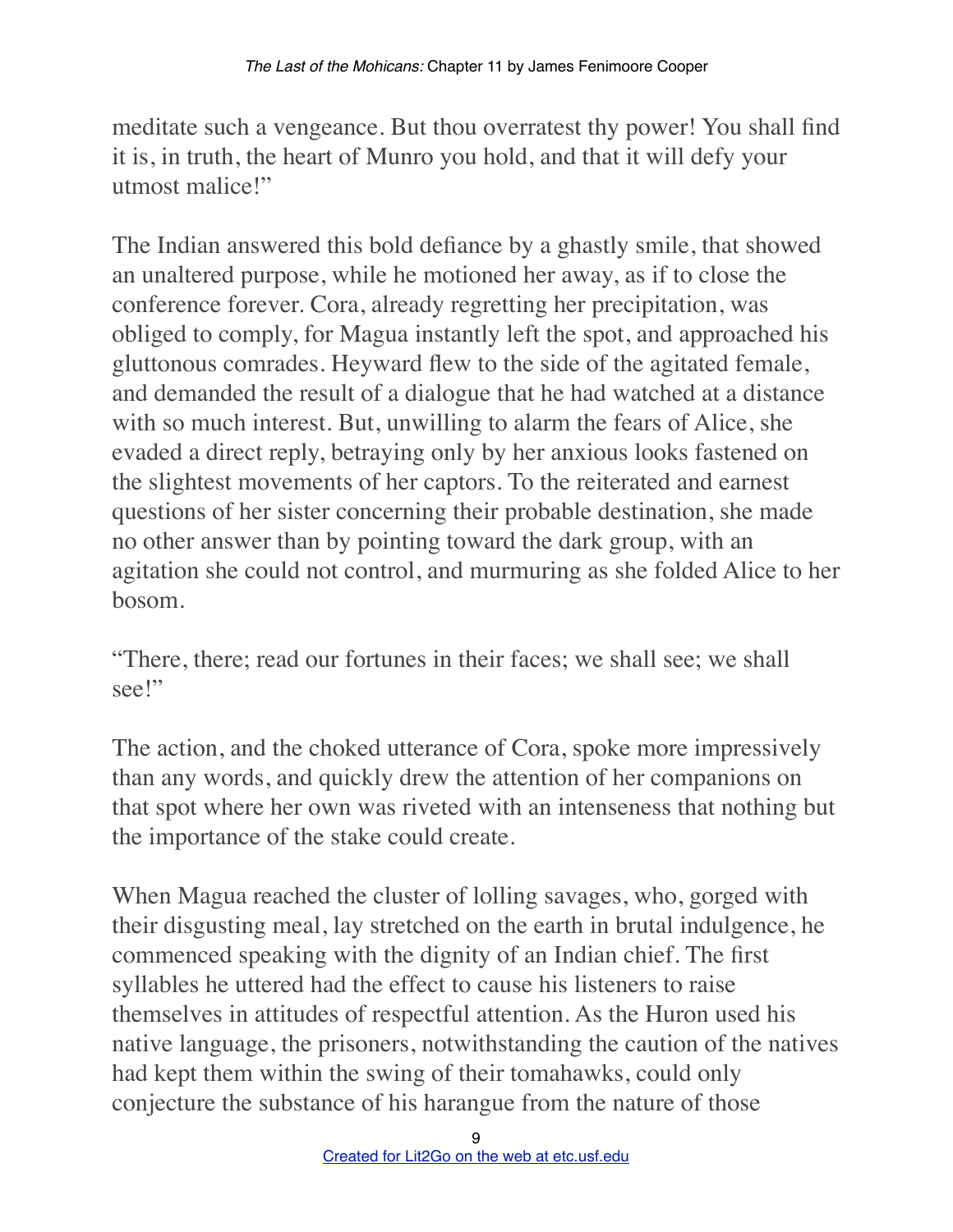significant gestures with which an Indian always illustrates his eloquence.

At first, the language, as well as the action of Magua, appeared calm and deliberative. When he had succeeded in sufficiently awakening the attention of his comrades, Heyward fancied, by his pointing so frequently toward the direction of the great lakes, that he spoke of the land of their fathers, and of their distant tribe. Frequent indications of applause escaped the listeners, who, as they uttered the expressive "Hugh!" looked at each other in commendation of the speaker. Le Renard was too skillful to neglect his advantage. He now spoke of the long and painful route by which they had left those spacious grounds and happy villages, to come and battle against the enemies of their Canadian fathers. He enumerated the warriors of the party; their several merits; their frequent services to the nation; their wounds, and the number of the scalps they had taken. Whenever he alluded to any present (and the subtle Indian neglected none), the dark countenance of the flattered individual gleamed with exultation, nor did he even hesitate to assert the truth of the words, by gestures of applause and confirmation. Then the voice of the speaker fell, and lost the loud, animated tones of triumph with which he had enumerated their deeds of success and victory. He described the cataract of Glenn's; the impregnable position of its rocky island, with its caverns and its numerous rapids and whirlpools; he named the name of "La Longue Carabine," and paused until the forest beneath them had sent up the last echo of a loud and long yell, with which the hated appellation was received. He pointed toward the youthful military captive, and described the death of a favorite warrior, who had been precipitated into the deep ravine by his hand. He not only mentioned the fate of him who, hanging between heaven and earth, had presented such a spectacle of horror to the whole band, but he acted anew the terrors of his situation, his resolution and his death, on the branches of a sapling; and, finally, he rapidly recounted the manner in which each of their friends had fallen, never failing to touch upon their courage, and their most acknowledged virtues. When this recital of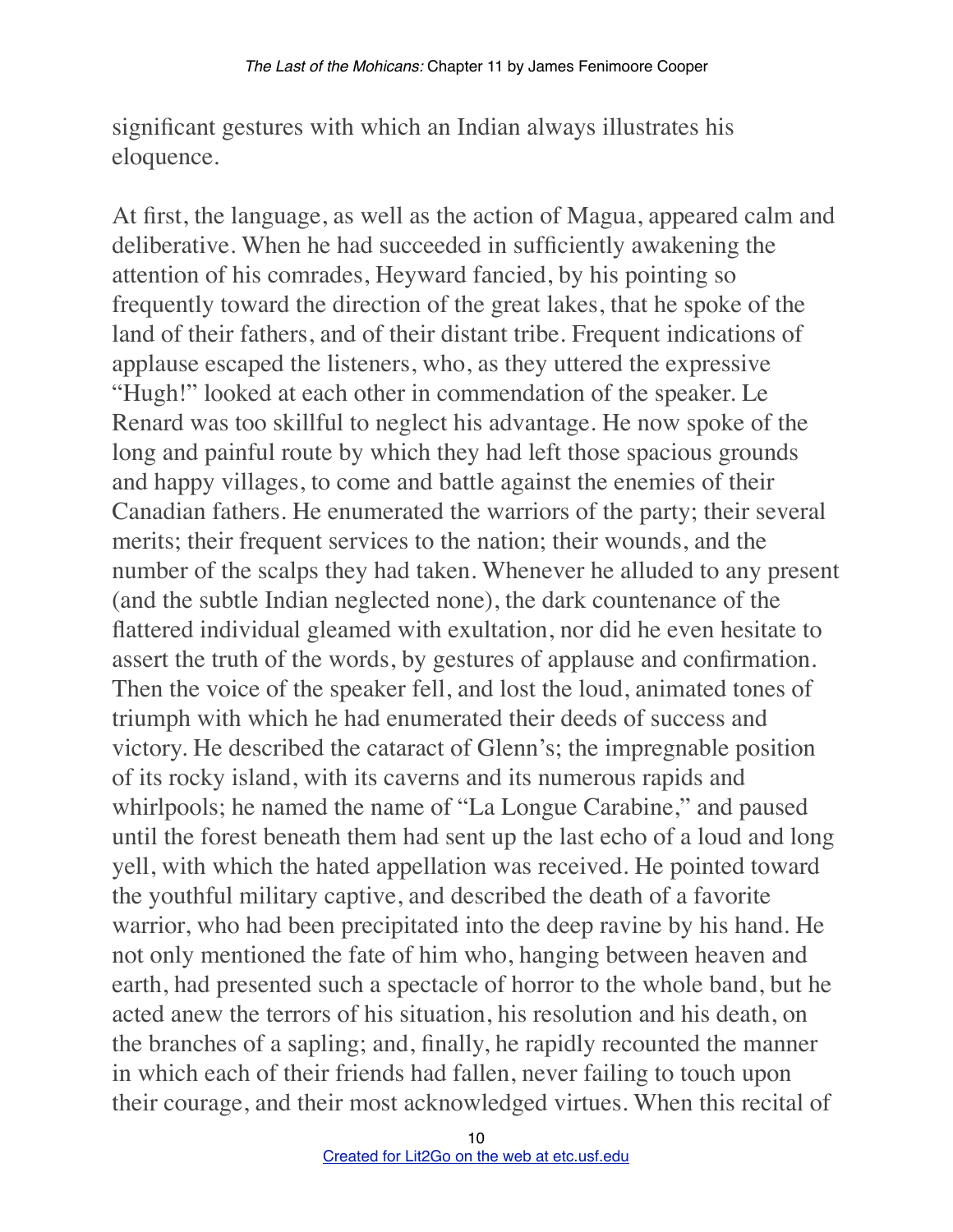events was ended, his voice once more changed, and became plaintive and even musical, in its low guttural sounds. He now spoke of the wives and children of the slain; their destitution; their misery, both physical and moral; their distance; and, at last, of their unavenged wrongs. Then suddenly lifting his voice to a pitch of terrific energy, he concluded by demanding:

"Are the Hurons dogs to bear this? Who shall say to the wife of Menowgua that the fishes have his scalp, and that his nation have not taken revenge! Who will dare meet the mother of Wassawattimie, that scornful woman, with his hands clean! What shall be said to the old men when they ask us for scalps, and we have not a hair from a white head to give them! The women will point their fingers at us. There is a dark spot on the names of the Hurons, and it must be hid in blood!" His voice was no longer audible in the burst of rage which now broke into the air, as if the wood, instead of containing so small a band, was filled with the nation. During the foregoing address the progress of the speaker was too plainly read by those most interested in his success through the medium of the countenances of the men he addressed. They had answered his melancholy and mourning by sympathy and sorrow; his assertions, by gestures of confirmation; and his boasting, with the exultation of savages. When he spoke of courage, their looks were firm and responsive; when he alluded to their injuries, their eyes kindled with fury; when he mentioned the taunts of the women, they dropped their heads in shame; but when he pointed out their means of vengeance, he struck a chord which never failed to thrill in the breast of an Indian. With the first intimation that it was within their reach, the whole band sprang upon their feet as one man; giving utterance to their rage in the most frantic cries, they rushed upon their prisoners in a body with drawn knives and uplifted tomahawks. Heyward threw himself between the sisters and the foremost, whom he grappled with a desperate strength that for a moment checked his violence. This unexpected resistance gave Magua time to interpose, and with rapid enunciation and animated gesture, he drew the attention of the band again to himself. In that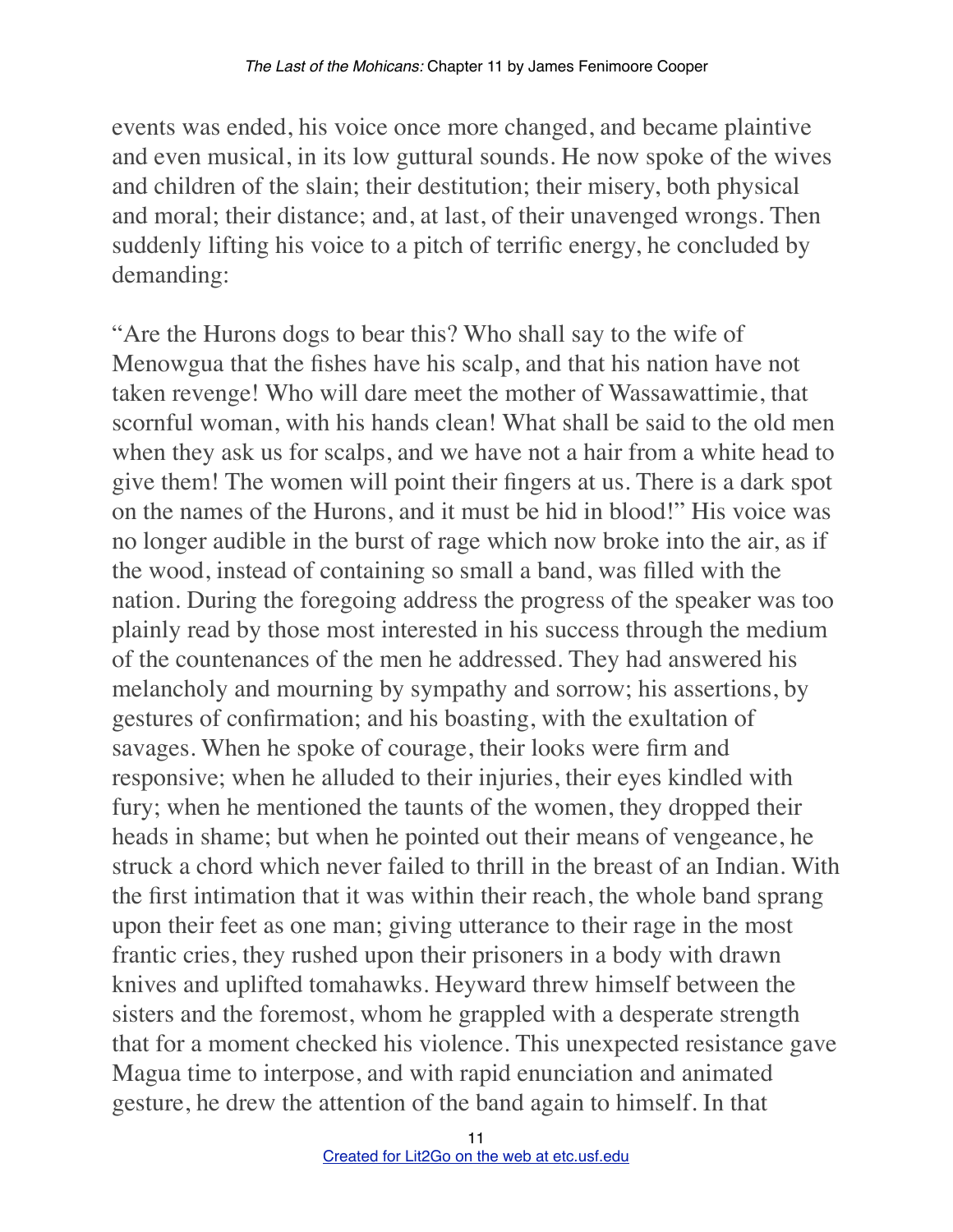language he knew so well how to assume, he diverted his comrades from their instant purpose, and invited them to prolong the misery of their victims. His proposal was received with acclamations, and executed with the swiftness of thought.

Two powerful warriors cast themselves on Heyward, while another was occupied in securing the less active singing–master. Neither of the captives, however, submitted without a desperate, though fruitless, struggle. Even David hurled his assailant to the earth; nor was Heyward secured until the victory over his companion enabled the Indians to direct their united force to that object. He was then bound and fastened to the body of the sapling, on whose branches Magua had acted the pantomime of the falling Huron. When the young soldier regained his recollection, he had the painful certainty before his eyes that a common fate was intended for the whole party. On his right was Cora in a durance similar to his own, pale and agitated, but with an eye whose steady look still read the proceedings of their enemies. On his left, the withes which bound her to a pine, performed that office for Alice which her trembling limbs refused, and alone kept her fragile form from sinking. Her hands were clasped before her in prayer, but instead of looking upward toward that power which alone could rescue them, her unconscious looks wandered to the countenance of Duncan with infantile dependency. David had contended, and the novelty of the circumstance held him silent, in deliberation on the propriety of the unusual occurrence.

The vengeance of the Hurons had now taken a new direction, and they prepared to execute it with that barbarous ingenuity with which they were familiarized by the practise of centuries. Some sought knots, to raise the blazing pile; one was riving the splinters of pine, in order to pierce the flesh of their captives with the burning fragments; and others bent the tops of two saplings to the earth, in order to suspend Heyward by the arms between the recoiling branches. But the vengeance of Magua sought a deeper and more malignant enjoyment.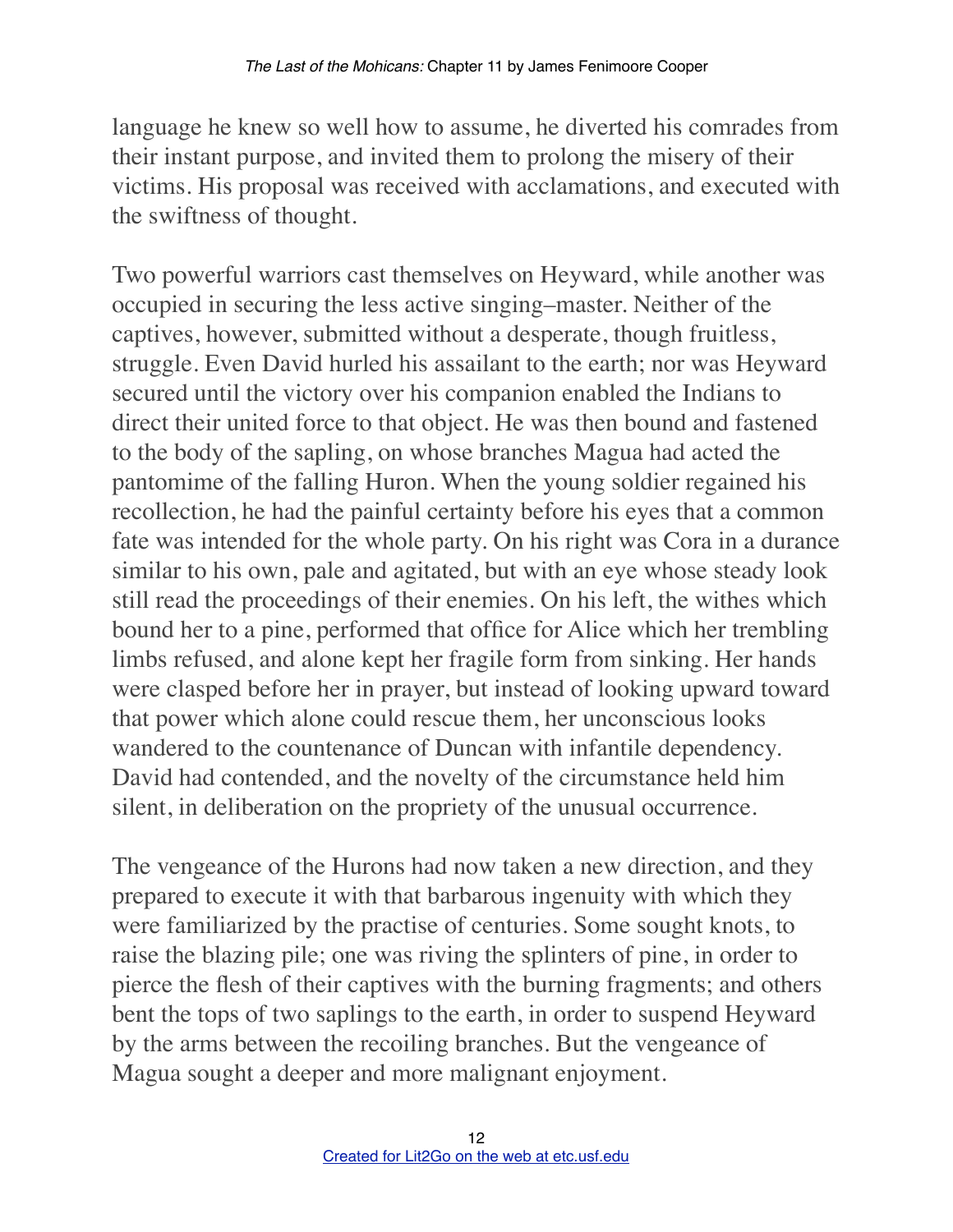While the less refined monsters of the band prepared, before the eyes of those who were to suffer, these well–known and vulgar means of torture, he approached Cora, and pointed out, with the most malign expression of countenance, the speedy fate that awaited her:

"Ha!" he added, "what says the daughter of Munro? Her head is too good to find a pillow in the wigwam of Le Renard; will she like it better when it rolls about this hill a plaything for the wolves? Her bosom cannot nurse the children of a Huron; she will see it spit upon by Indians!"

"What means the monster!" demanded the astonished Heyward.

"Nothing!" was the firm reply. "He is a savage, a barbarous and ignorant savage, and knows not what he does. Let us find leisure, with our dying breath, to ask for him penitence and pardon."

"Pardon!" echoed the fierce Huron, mistaking in his anger, the meaning of her words; "the memory of an Indian is no longer than the arm of the pale faces; his mercy shorter than their justice! Say; shall I send the yellow hair to her father, and will you follow Magua to the great lakes, to carry his water, and feed him with corn?"

Cora beckoned him away, with an emotion of disgust she could not control.

"Leave me," she said, with a solemnity that for a moment checked the barbarity of the Indian; "you mingle bitterness in my prayers; you stand between me and my God!"

The slight impression produced on the savage was, however, soon forgotten, and he continued pointing, with taunting irony, toward Alice.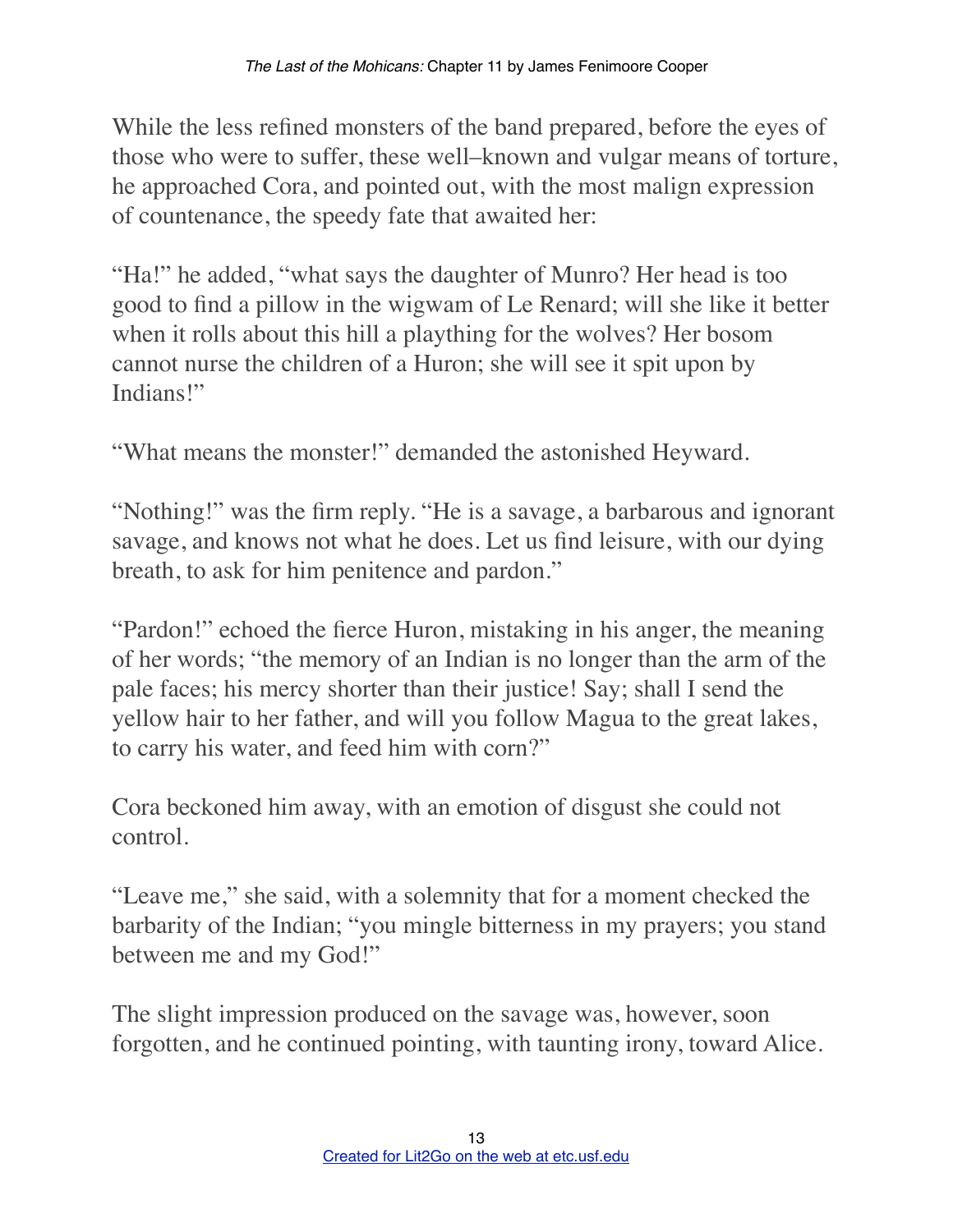"Look! the child weeps! She is too young to die! Send her to Munro, to comb his gray hairs, and keep life in the heart of the old man."

Cora could not resist the desire to look upon her youthful sister, in whose eyes she met an imploring glance, that betrayed the longings of nature.

"What says he, dearest Cora?" asked the trembling voice of Alice. "Did he speak of sending me to our father?"

For many moments the elder sister looked upon the younger, with a countenance that wavered with powerful and contending emotions. At length she spoke, though her tones had lost their rich and calm fullness, in an expression of tenderness that seemed maternal.

"Alice," she said, "the Huron offers us both life, nay, more than both; he offers to restore Duncan, our invaluable Duncan, as well as you, to our friends––to our father––to our heart–stricken, childless father, if I will bow down this rebellious, stubborn pride of mine, and consent—"

Her voice became choked, and clasping her hands, she looked upward, as if seeking, in her agony, intelligence from a wisdom that was infinite.

"Say on," cried Alice; "to what, dearest Cora? Oh! that the proffer were made to me! to save you, to cheer our aged father, to restore Duncan, how cheerfully could I die!"

"Die!" repeated Cora, with a calmer and firmer voice, "that were easy! Perhaps the alternative may not be less so. He would have me," she continued, her accents sinking under a deep consciousness of the degradation of the proposal, "follow him to the wilderness; go to the habitations of the Hurons; to remain there; in short, to become his wife! Speak, then, Alice; child of my affections! sister of my love! And you, too, Major Heyward, aid my weak reason with your counsel. Is life to be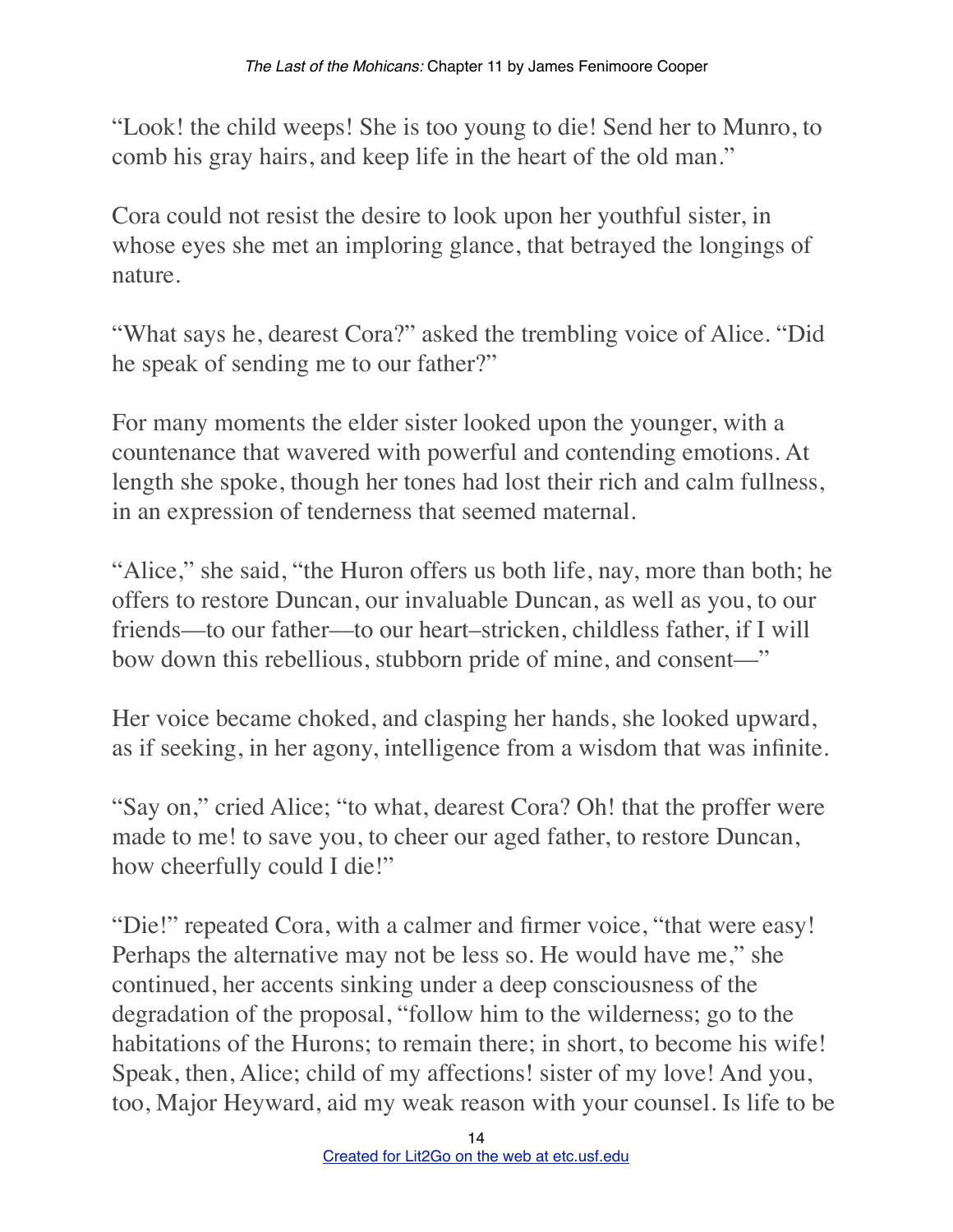purchased by such a sacrifice? Will you, Alice, receive it at my hands at such a price? And you, Duncan, guide me; control me between you; for I am wholly yours!"

"Would I!" echoed the indignant and astonished youth. "Cora! Cora! you jest with our misery! Name not the horrid alternative again; the thought itself is worse than a thousand deaths."

"That such would be your answer, I well knew!" exclaimed Cora, her cheeks flushing, and her dark eyes once more sparkling with the lingering emotions of a woman. "What says my Alice? for her will I submit without another murmur."

Although both Heyward and Cora listened with painful suspense and the deepest attention, no sounds were heard in reply. It appeared as if the delicate and sensitive form of Alice would shrink into itself, as she listened to this proposal. Her arms had fallen lengthwise before her, the fingers moving in slight convulsions; her head dropped upon her bosom, and her whole person seemed suspended against the tree, looking like some beautiful emblem of the wounded delicacy of her sex, devoid of animation and yet keenly conscious. In a few moments, however, her head began to move slowly, in a sign of deep, unconquerable disapprobation.

"No, no, no; better that we die as we have lived, together!"

"Then die!" shouted Magua, hurling his tomahawk with violence at the unresisting speaker, and gnashing his teeth with a rage that could no longer be bridled at this sudden exhibition of firmness in the one he believed the weakest of the party. The axe cleaved the air in front of Heyward, and cutting some of the flowing ringlets of Alice, quivered in the tree above her head. The sight maddened Duncan to desperation. Collecting all his energies in one effort he snapped the twigs which bound him and rushed upon another savage, who was preparing, with